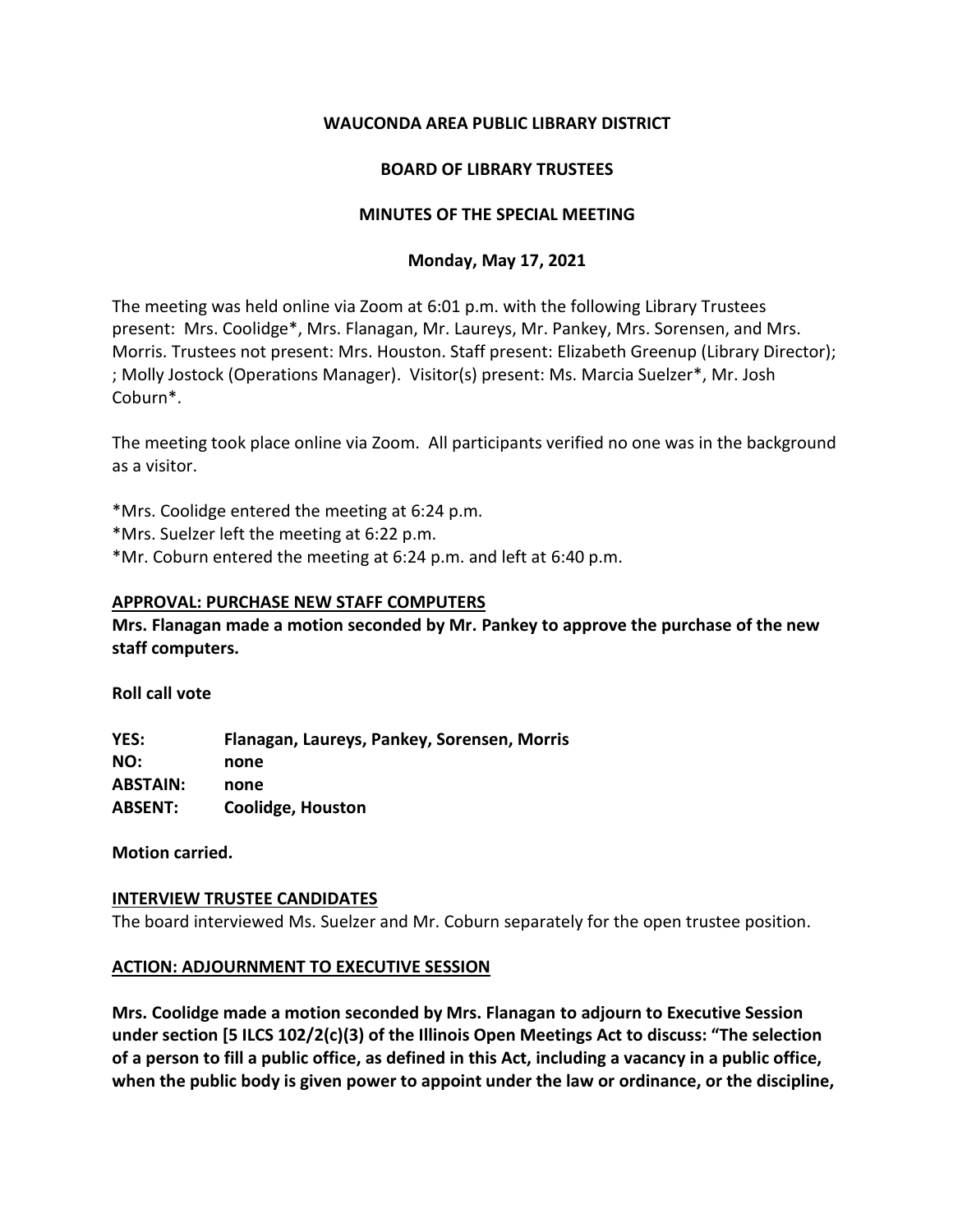**performance or removal of the occupant of a public office, when the public body is given power to remove the occupant under law or ordinance."** 

**Roll call vote:** 

| YES:            | Coolidge, Flanagan, Laureys, Pankey, Sorensen, Morris |
|-----------------|-------------------------------------------------------|
| NO:             | none                                                  |
| <b>ABSTAIN:</b> | none                                                  |
| <b>ABSENT:</b>  | <b>Houston</b>                                        |

Executive Session (6:41 p.m. – 6:51 p.m.). No action was taken in Executive Session.

#### **ACTION: RECONVENE TO OPEN SESSION**

**Mrs. Flanagan made a motion seconded by Mr. Pankey to reconvene to Open Session.**

**Roll call vote:** 

**YES: Coolidge, Flanagan, Laureys, Pankey, Sorensen, Morris NO: none ABSTAIN: none ABSENT: Houston**

#### **ATTENDANCE**

Mrs. Coolidge, Mrs. Flanagan, Mr. Laureys, Mr. Pankey, Mrs. Sorensen, and Mrs. Morris were in attendance. Mrs. Houston was absent.

## **ACTION: APPOINTMENT OF BOARD VACANCY**

Mr. Laureys made a motion seconded by Mrs. Flanagan that the Wauconda Area Public Library District Board of Trustees resolve to appoint Mr. Josh Coburn to fill the Board vacancy.

#### **Roll call vote:**

| Coolidge, Flanagan, Laureys, Pankey, Sorensen, Morris |
|-------------------------------------------------------|
| none                                                  |
| none                                                  |
| <b>Houston</b>                                        |
|                                                       |

Mrs. Morris instructed Ms. Greenup to contact each candidate to let them know of the Board's decision.

#### **ADJOURNMENT**

**Mr. Pankey made a motion seconded by Mr. Laureys that the meeting be adjourned.**